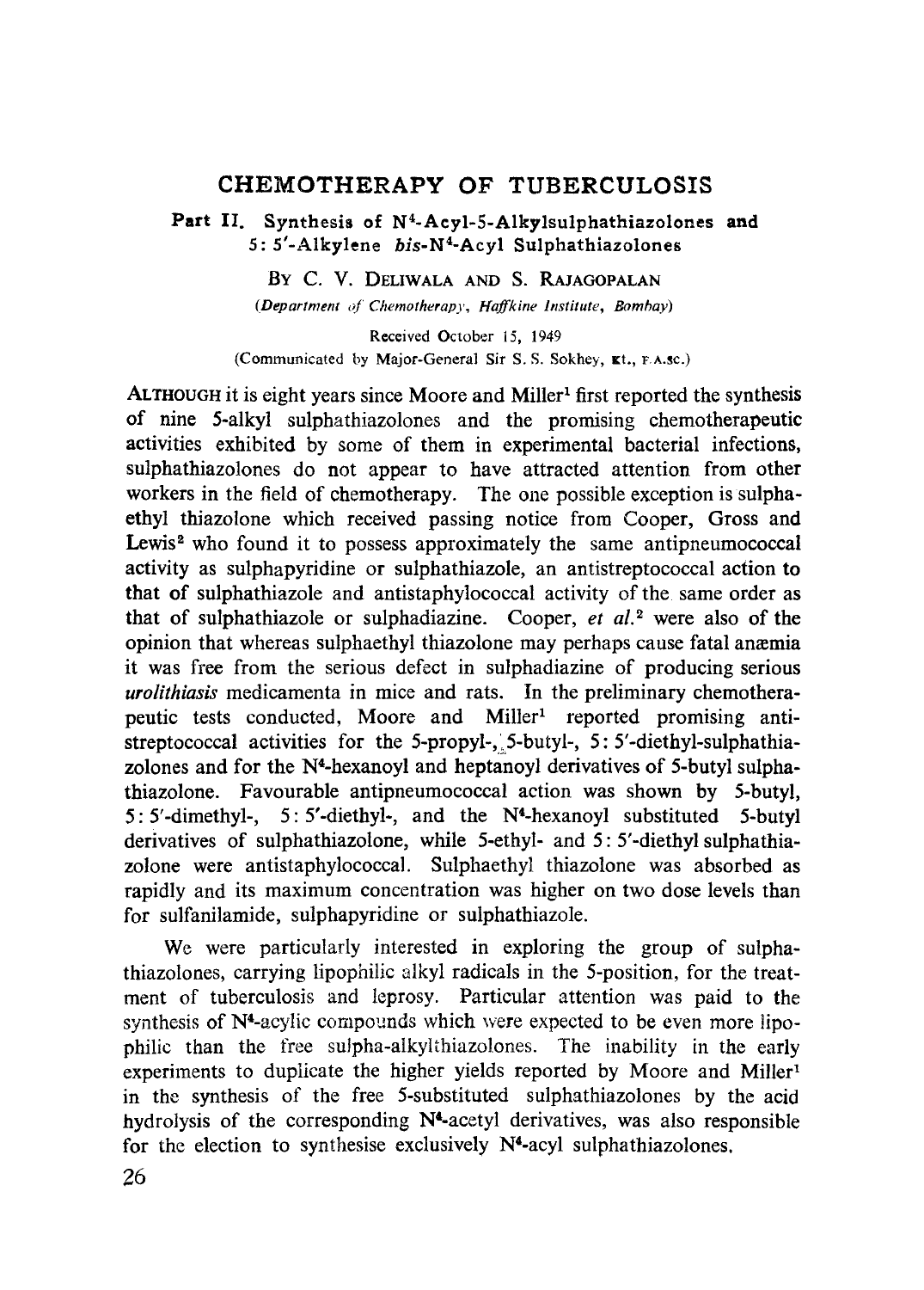The 5-alkyl N<sup>4</sup>-acyl sulphathiazolones and 5:5'-alkylene-bis-N<sup>4</sup>-acyl sulphathiazolones synthesised and which have not been reported hitherto, are tabulated. The N<sup>4</sup>-acyl sulphathiazolones were prepared by the reaction of the appropriate acylsuphanilyl chloride with the requisite 2-amino-4thiazolone in pyridine solution.

| Serial | Name of the Compound                                                                  | Molecular               | $M, P, /^{\circ}C$ .                 | Nitrogen percentage |              |
|--------|---------------------------------------------------------------------------------------|-------------------------|--------------------------------------|---------------------|--------------|
| No.    |                                                                                       | Formula                 |                                      | Found               | Required     |
| 24     | $2:N^4-n$ -Butyryl sulphanil-                                                         | $C_{13}H_{15}O_4N_3S_2$ | 248-250                              | 12.5                | $12 - 3$     |
|        | amidothiazolone                                                                       |                         |                                      |                     |              |
| 25     | 2-N <sup>4</sup> -n-Valeryl sulphanil-                                                | $C_{14}H_{17}O_4N_2S_4$ | $215 - 217$                          | $11 \cdot 7$        | 11.9         |
| 26     | amidothiazolone<br>2-N <sup>4</sup> -n-Caproyl sulphanil-                             | $C_{15}H_{19}O_4N_3S_2$ | $137 - 38$                           | 11.2                | $11 - 4$     |
|        | amidothiazolone                                                                       |                         |                                      |                     |              |
| 27     | $2-N^4-n$ Butyryl sulphanilamido-5-                                                   | $C_{14}H_{17}O_4N_8S_2$ | $144 - 45$                           | 12.1                | $11 - 9$     |
|        | methylthiazolone                                                                      |                         |                                      |                     |              |
| 28     | 2-N <sup>4</sup> -n-Valeryl sulphanilamido-5-<br>methylthiazolone                     | $C_{15}H_{19}O_4N_8S_2$ | $135 - 36$                           | $11-0$              | 11.4         |
| 29     | $2-N4·n$ -Caproyl sulphanilamido-5-                                                   | $C_{16}H_{21}O_4N_8S_2$ | $126 - 27$                           | $10-7$              | $10-9$       |
|        | methylthiazolone                                                                      |                         |                                      |                     |              |
| 30     | 2-N <sup>4</sup> -Acetyl-sulphanilamido-5-                                            | $C_{13}H_{15}O_4N_8S_2$ | $120 - 21$                           | 12.0                | 12.3         |
| 31     | methylthiazolone<br>2-Sulphanilamido 5-ethylthiazolone                                | $C_{11}H_{12}O_8N_2S_2$ | $147 - 48$                           | $14-1$              | $14-1$       |
|        |                                                                                       |                         |                                      |                     |              |
| 32     | 2-N <sup>4</sup> -n-Butyryl sulphanilamido-5-<br>ethylthiazolone                      | $C_{15}H_{19}O_4N_2S_4$ | $154 - 55$                           | 12.0                | 11.4         |
| *33    | $2-N^4-n-Caproy1$ sulphanilamido-5-<br>ethylthiazolone                                | $C_{17}H_2O_4N_3S_2$    | 178-72<br>Lit. <sup>1</sup> $140-41$ | 11.0                | $11-0$       |
| 34     | 2-N <sup>4</sup> -n-Butyryl sulphanilamido-5-<br>iso-propylthiazolone                 | $C_{16}H_{21}O_4N_2S_2$ | $173 - 74$                           | $11-7$              | $11-4$       |
| 35     | $2-N4-n-Caproyl$ sulphanilamido-5-                                                    | $C_{18}H_{25}O_4N_3S_2$ | $227 - 28$                           | 10.5                | $10 \cdot 2$ |
|        | iso-propylthiazolone                                                                  |                         |                                      |                     |              |
| 36     | 2-N <sup>4</sup> -n-Butyryl sulphanilamido-5-                                         | $C_{19}H_{27}O_4N_3S_2$ | $156 - 57$                           | $10 \cdot 1$        | 9.9          |
| 37     | n-hexylthiazolone<br>$2-N4-n-Valeryl$ sulphanilamido-5-<br>n-hexylthiazolone          | $C_{20}H_{29}O_4N_3S_2$ | 166-67                               | 9.7                 | $9 - 6$      |
| 38     | 2-N <sup>4</sup> -n-Butyryl sulphanilamido-5-<br>phenylthiazolone                     | $C_{19}H_{19}O_4N_3S_2$ | $140 - 45$                           | 9.8                 | $10-1$       |
| 39     | 2-N <sup>4</sup> -n-Valeryl sulphanilamido-5-<br>phenylthiazolone                     | $C_{20}H_{21}O_4N_2S_2$ | $150 - 55$                           | 9.8                 | $9 - 7$      |
| 40.    | $2-N4$ r. Caprovl sulphanilamido-5-<br>phenylthiazolone                               | $C_{21}H_{22}O_4N_2S_2$ | $96 - 97$<br>softg. at 70            | $9 - 4$             | 9.9          |
| 41     | 5:5'-Diethylene-2:2'-bis-N4-n-butyryl-<br>sulphanilamidothiazolone                    | $C_{28}H_{32}O_8N_6S_4$ | $200 - 10$<br>softg. at 180          | $11-4$              | 11.8         |
| 42     | $5:5'-H$ examethylene-2:2'-bis-N <sup>4</sup> -n-<br>butyryl sulphanilamidothiazolone | $C_{32}H_{40}O_8N_8S_4$ | $125 - 45$                           | $10 - 9$            | $11 \cdot 0$ |
| 43     | 5:5'-Hexamethylene-2:2-bis-N4-n-<br>valeryl sulphanilamid othiazolone                 | $C_{34}H_{44}O_8N_6S_4$ | $170 - 76$<br>softg. at 155          | $11 \cdot 0$        | 10.6         |
| 44     | 5:5'Hexamethylene-2:2'-bis-N <sup>4</sup> -n-<br>caprovl sulphanilamidothiazolone     | $C_{36}H_{48}O_8N_6S_4$ | 162–65                               | $9 - 9$             | 10.2         |
|        |                                                                                       |                         |                                      |                     |              |

Substituted Sulphanilamidothiazolones

\* This compound though differing in melting point from that of Moore and Miller (loc. cit.), gives correct analytical figure and exhibits marked activity in experimental streptococcal pneumococcal and  $P$ . pestis infections of white mice,<sup>3</sup>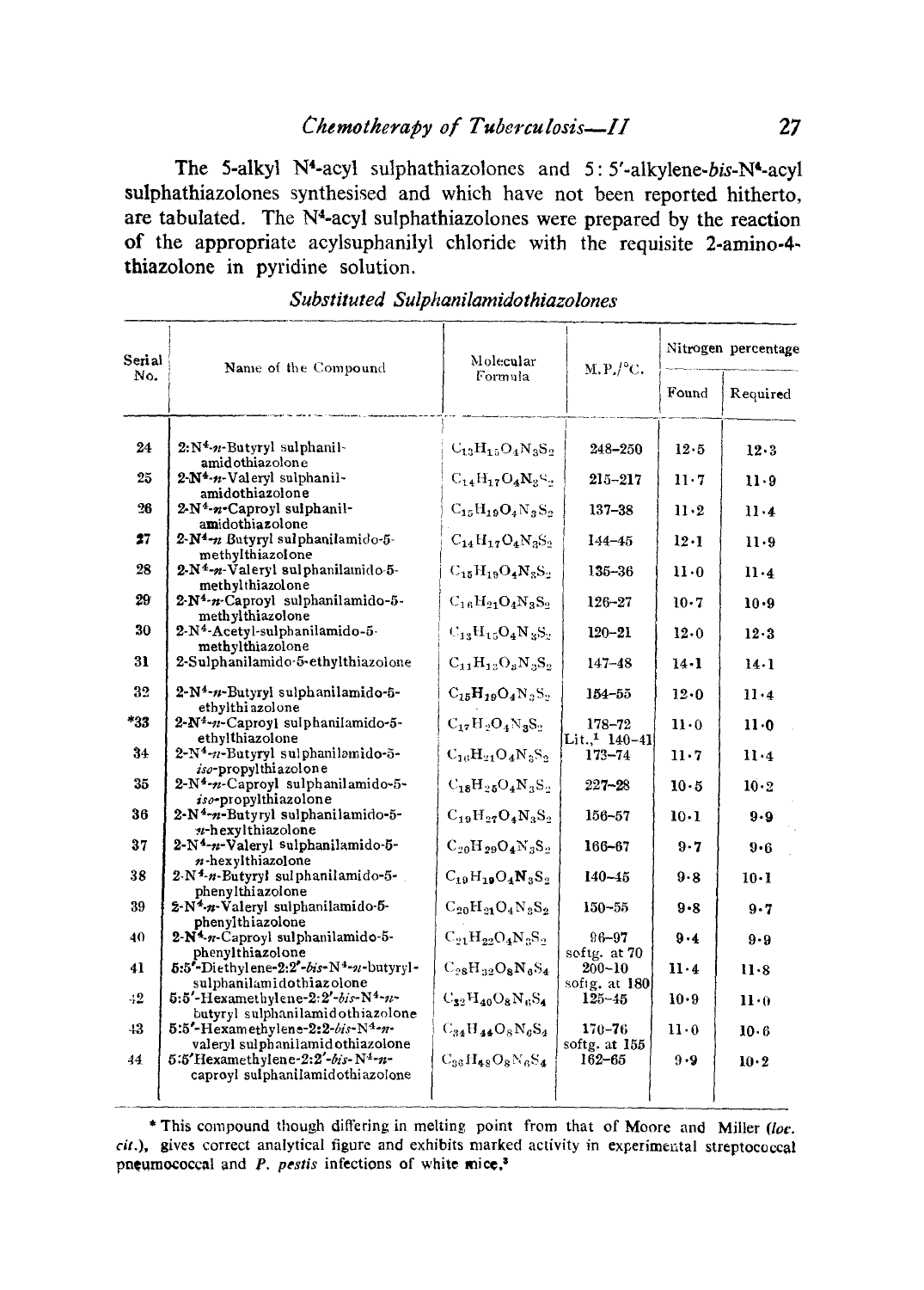## **EXPERIMENTAL**

*Pseudothiohydantoins.—The* general procedure used for the synthesis of the 5-alkyl pseudothiohydantoins are exemplified in the preparation of 5-isopropyl-2-amino-4-thiazolone (No. 1). The 5: 5'-alkylenedipseudothiohydantoins (Nos. 5 and 6) were also prepared by a similar method, wherein the only modification adopted consisted in the use of the double the quantities of thionyl chloride, bromine and thiourea for each mole of the requisite dibasic acids.

*5-isoPropyl-2-amino-4-thiazolone.—Isovaleric* acid (55 c.c., 1 mol.) contained in a three-necked flask (750 c.c.) fitted with a reflux condenser, a dropping funnel and two calcium chloride guard tubes, was treated dropwise with thionyl chloride (50 c.c.,  $1 \cdot 25$  mols.). The reaction mixture was then heated on the water-bath for one hour when the evolution of the hydrochloric acid gas practically ceased. Bromine (27 c.c., 1 mol.), dried over concentrated sulphuric acid, was then added drop by drop to the hot reaction mixture. Heating on the boiling water-bath was continued for one hour after addition of all the bromine. The mixture was then cooled and cautiously treated with excess of alcohol (200 c.c.). The resulting solution of ethyl-a-bromo isovalerate was treated at room temperature with powdered thiourea (30 g., I mol.) and cautiously heated till the exothermic reaction **set in.** The reaction was moderated at this stage, by cooling if necessary, and completed by final refluxing for a further half an hour. The mixture was then diluted with excess of water, filtered and the aqueous acid solution of the hydrobromide basified with excess of ammonia. The resulting 5-isopropyl-2-aminothiazolone was crystallised from alcohol.

New pseudothiohydantoins synthesised now and numbered are set forth in Table H; pseudothiohydantoins not numbered are already known but prepared according to the procedure outlined above.



In the case of compounds Nos. 3 and 4, which were only feebly basic, the final purification through a dilute acid solution could not be adopted.

Compounds Nos. 1-4, crystallised from alcohol in colourless needles. Compounds Nos. 5 and 6 separated in colourless needles from alcohol, in which they were very sparingly soluble; these were advantageously purified by solution in dilute hydrochloric acid (charcoal) and reprecipitating by means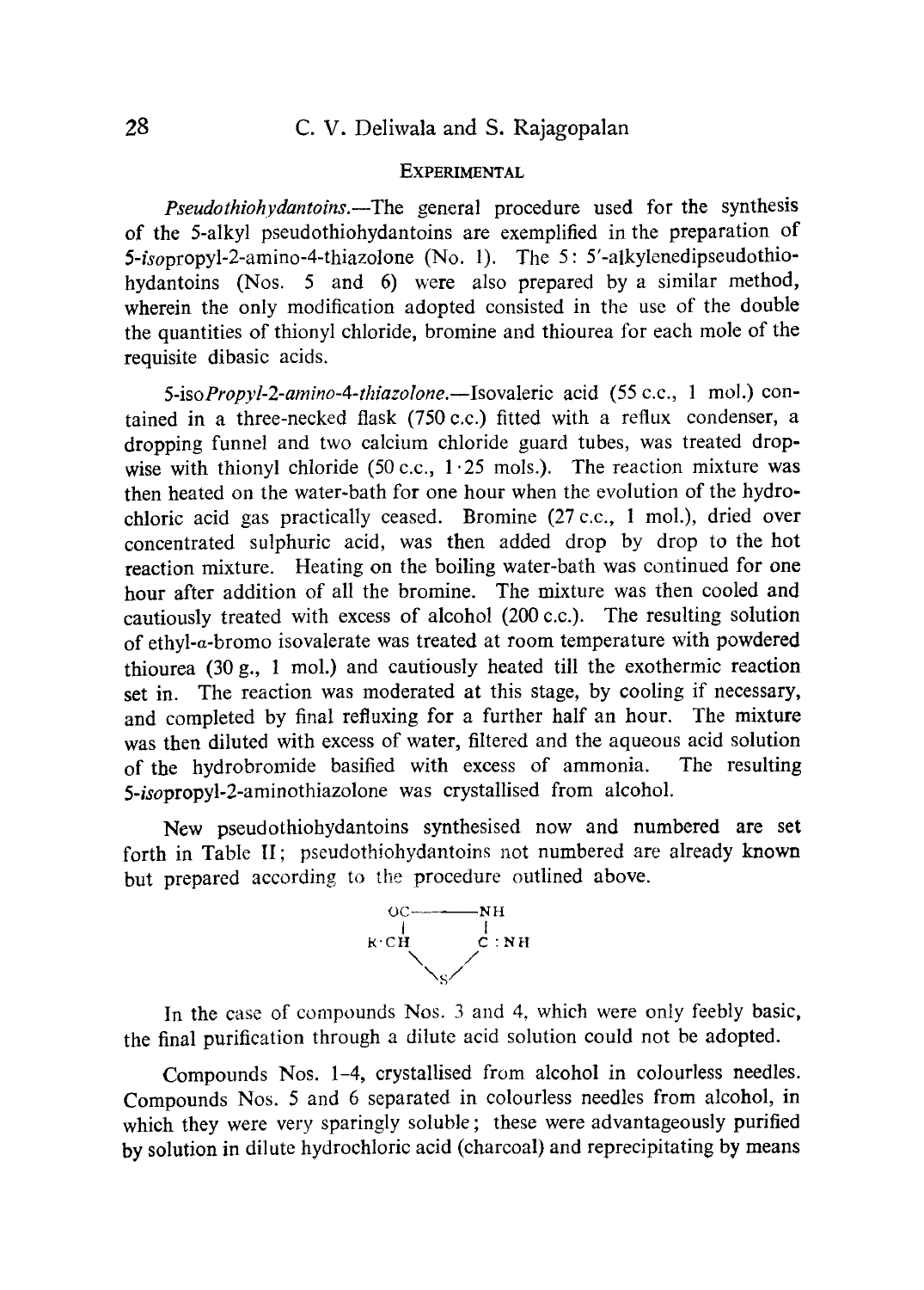| No.            | Substituent $(R)$ in position 5                                |                      | Molecular                    | M.P./°C.                                | Yield<br>$\mathcal{G}_0$ | Nitrogen             |                      |
|----------------|----------------------------------------------------------------|----------------------|------------------------------|-----------------------------------------|--------------------------|----------------------|----------------------|
|                |                                                                |                      | Formula                      |                                         |                          | Found                | Required             |
|                | Methyl                                                         | $\ddot{\phantom{0}}$ | $\ddot{\phantom{1}}$         | $\bullet$                               | 67                       | . .                  | $\ddot{\phantom{0}}$ |
|                | Ethyl                                                          | $\ddot{\phantom{a}}$ | $\ddot{\phantom{0}}$         | $\ddot{\phantom{0}}$                    | 55                       | $\ddot{\phantom{0}}$ | $\ddot{\phantom{a}}$ |
| 1              | Isopropyl                                                      |                      | $C_6H_{10}ON_2S$             | $224 - 25$                              | 35                       | 18.0                 | 17.7                 |
|                | $n$ -Butyl                                                     | $\ddot{\phantom{0}}$ | $\ddot{\phantom{a}}$         | $\ddot{\phantom{a}}$                    | 75                       | $\ddot{\phantom{a}}$ | $\ddot{\phantom{0}}$ |
| $\overline{2}$ | $n$ -Hexyl                                                     | $\ddotsc$            | $C_9H_{16}ON_2S$             | $187 - 89$                              | 68                       | 14.2                 | 14.0                 |
| 3              | n-Tetradecyl                                                   | $\ddot{\phantom{a}}$ | $C_{19}H_{32}ON_2S$          | $167 - 72$                              | 60                       | 8.9                  | 9.0                  |
| 4              | Phenyl                                                         | $\ddot{\phantom{a}}$ | $C_9H_8ON_2S$                | $228 - 29$                              | 84                       | 14.8                 | 14.5                 |
| 5              | Ethylene-5-                                                    |                      | $C_{8}H_{10}O_{2}N_{4}S_{2}$ | 270                                     | 78                       | 21.8                 | 21.7                 |
| 6              | pseudothiohydantoin<br>Hexamethylene-5-<br>pseudothiohydantoin |                      | $C_{12}H_{18}O_2N_4S_2$      | $(\text{dec.})$<br>$249 - 51$<br>(dec.) | 72                       | $17 - 5$             | $17 - 8$             |

## *5-Substituted 2-amino-4-thiazolones*

of dilute ammonia in presence of appreciable amounts of alcohol when they separated as white needles and were analytically pure.

All the above substituted pseudothiohydantoins are soluble to varying extents in cold dilute sodium hydroxide from which they are regenerated with little change by dilute acetic acid.

The 5-alkyl-N4-acyl sulphathiazolones (Nos. 24-30, 32-40) and the 5:5'-alkylene-bis-N4-acylsulphathiazolones (Nos. 41-44) resulted by the action of  $1 \cdot 1$  and  $2 \cdot 2$  molecular proportions respectively of the requisite acylsulphanilyl chlorides on the suitable aminothiazolones in pyridine. The crude condensation products, obtained by dilution of the reaction mixtures with a large excess of water, were filtered, washed with water, and freed from traces of contaminating unreacted pseudothiohydantoins by thorough washing with dilute hydrochloric acid followed by water.

The final N<sup>4</sup>-acyl sulphathiazolones were soluble in dilute ammonium hydroxide, the only exceptions being the 5-phenyl derivatives (Nos. 38-40). These were reprecipitated without change by dilute mineral acids. Occasionally, where the purity of the final product was in doubt, it was found to be advantageous to utilise the properties of the sulphathiazolones,  $viz_{\cdot}$ , dissolving in dilute ammonia. It was then possible to obtain pure samples by acidification of an ammonical solution (charcoal) of the acyl sulphathia\_ zolones.